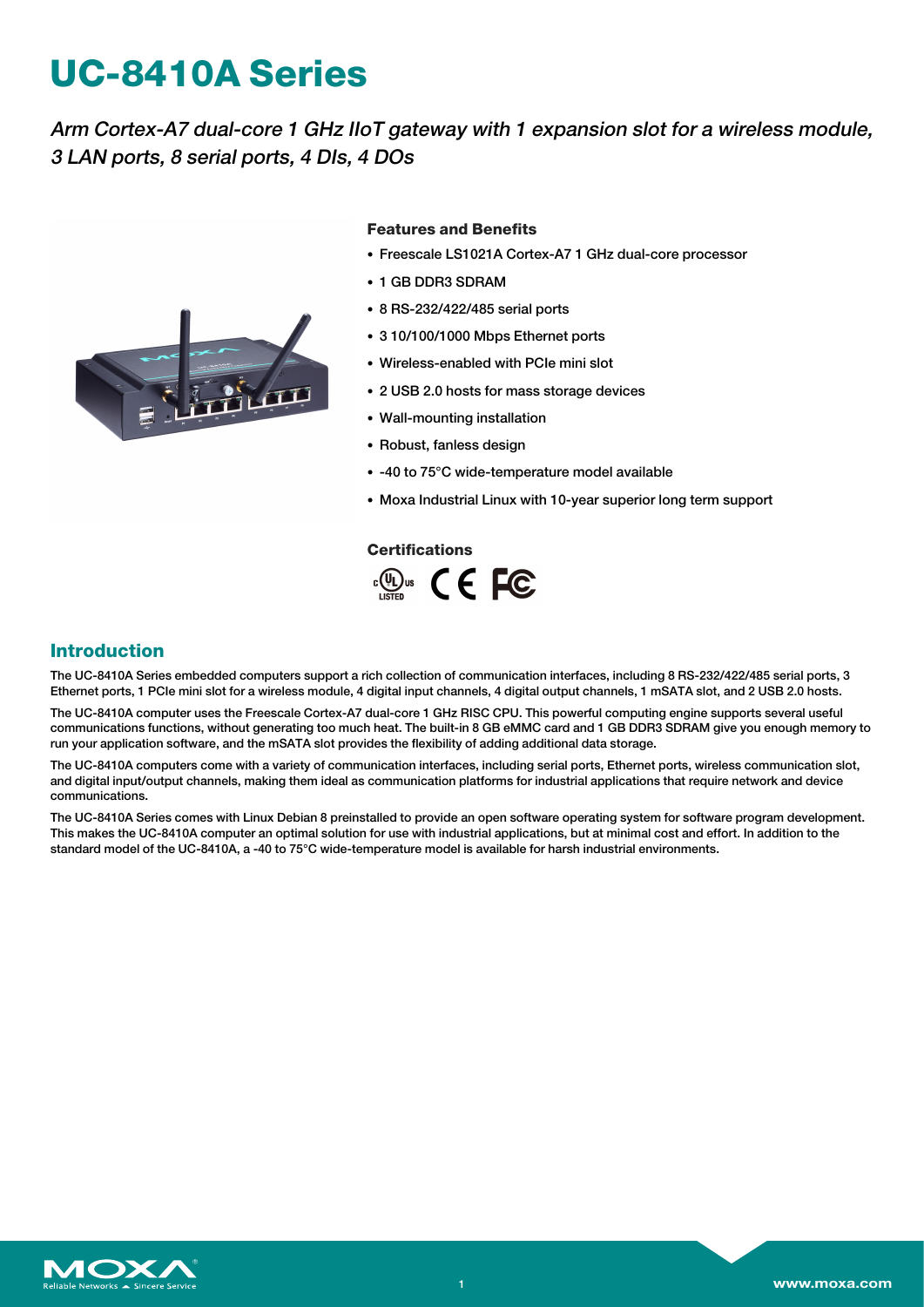## **Appearance**

#### **Front View**



#### **Rear View**



## **Left View**



## **Specifications**

| Computer |
|----------|
|----------|

| <b>CPU</b>                         | Army7 Cortex-A7 dual-core 1 GHz |
|------------------------------------|---------------------------------|
| <b>System Memory Pre-installed</b> | 1 GB DDR3L                      |
| <b>Storage Pre-installed</b>       | 8 GB eMMC                       |

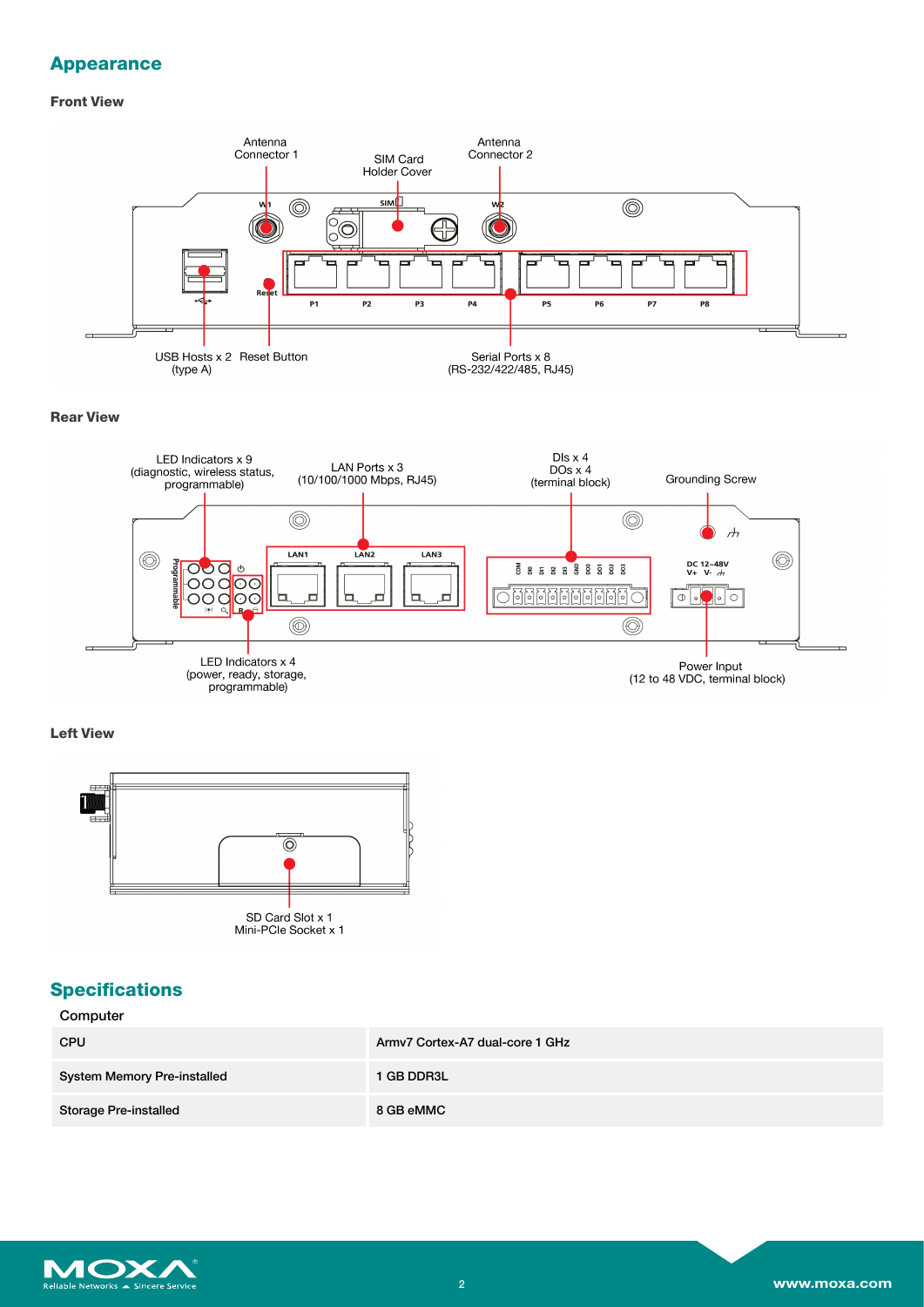| <b>Pre-installed OS</b>           | Linux Debian 8 (kernel 4.4)<br>Moxa Industrial Linux (Debian 9, Kernel 4.4)                                     |
|-----------------------------------|-----------------------------------------------------------------------------------------------------------------|
| <b>Storage Slot</b>               | SD slots x 1<br>mSATA slots x 1, internal mini-PCIe socket                                                      |
| Computer Interface                |                                                                                                                 |
| <b>Ethernet Ports</b>             | Auto-sensing 10/100/1000 Mbps ports (RJ45 connector) x 3                                                        |
| <b>USB 2.0</b>                    | USB 2.0 hosts x 2, type-A connectors                                                                            |
| <b>Digital Input</b>              | $DIS \times 4$                                                                                                  |
| <b>Digital Output</b>             | DOS X 4                                                                                                         |
| <b>Expansion Slots</b>            | UC-8410A-LX Series: 1                                                                                           |
| <b>Cellular Antenna Connector</b> | UC-8410A-LX Series: 2                                                                                           |
| <b>Number of SIMs</b>             | UC-8410A-LX Series: 1                                                                                           |
| <b>SIM Format</b>                 | UC-8410A-LX Series: Mini                                                                                        |
| <b>Console Port</b>               | 1 x 4-pin header to DB9 console port                                                                            |
| <b>Serial Ports</b>               | RS-232/422/485 ports x 8, software-selectable (RJ45)                                                            |
| <b>Digital Inputs</b>             |                                                                                                                 |
| Channel-to-Channel Isolation      | 3000 VDC                                                                                                        |
| Connector                         | Screw-fastened Euroblock terminal                                                                               |
| Dry Contact                       | On: short to GND<br>Off: open                                                                                   |
| Sensor Type                       | Dry contact<br>Wet contact (NPN or PNP)                                                                         |
| Wet Contact (DI to COM)           | On: 10 to 30 VDC<br>Off: 0 to 3 VDC                                                                             |
| <b>Digital Outputs</b>            |                                                                                                                 |
| Connector                         | Screw-fastened Euroblock terminal                                                                               |
| <b>Current Rating</b>             | 200 mA per channel                                                                                              |
| I/O Type                          | <b>Sink</b>                                                                                                     |
| Voltage                           | Open-drain to 30 VDC                                                                                            |
| <b>LED Indicators</b>             |                                                                                                                 |
| System                            | Power x 1<br>System Ready x 1<br>Storage x 1<br>Programmable x 10                                               |
| <b>LAN</b>                        | 2 per port (10/100/1000 Mbps)                                                                                   |
| Serial                            | 2 per port (Tx, Rx)                                                                                             |
| Serial Interface                  |                                                                                                                 |
| <b>Baudrate</b>                   | 50 bps to 115.2 kbps                                                                                            |
| <b>Flow Control</b>               | RTS/CTS, XON/XOFF, ADDC <sup>®</sup> (automatic data direction control) for RS-485, RTS<br>Toggle (RS-232 only) |

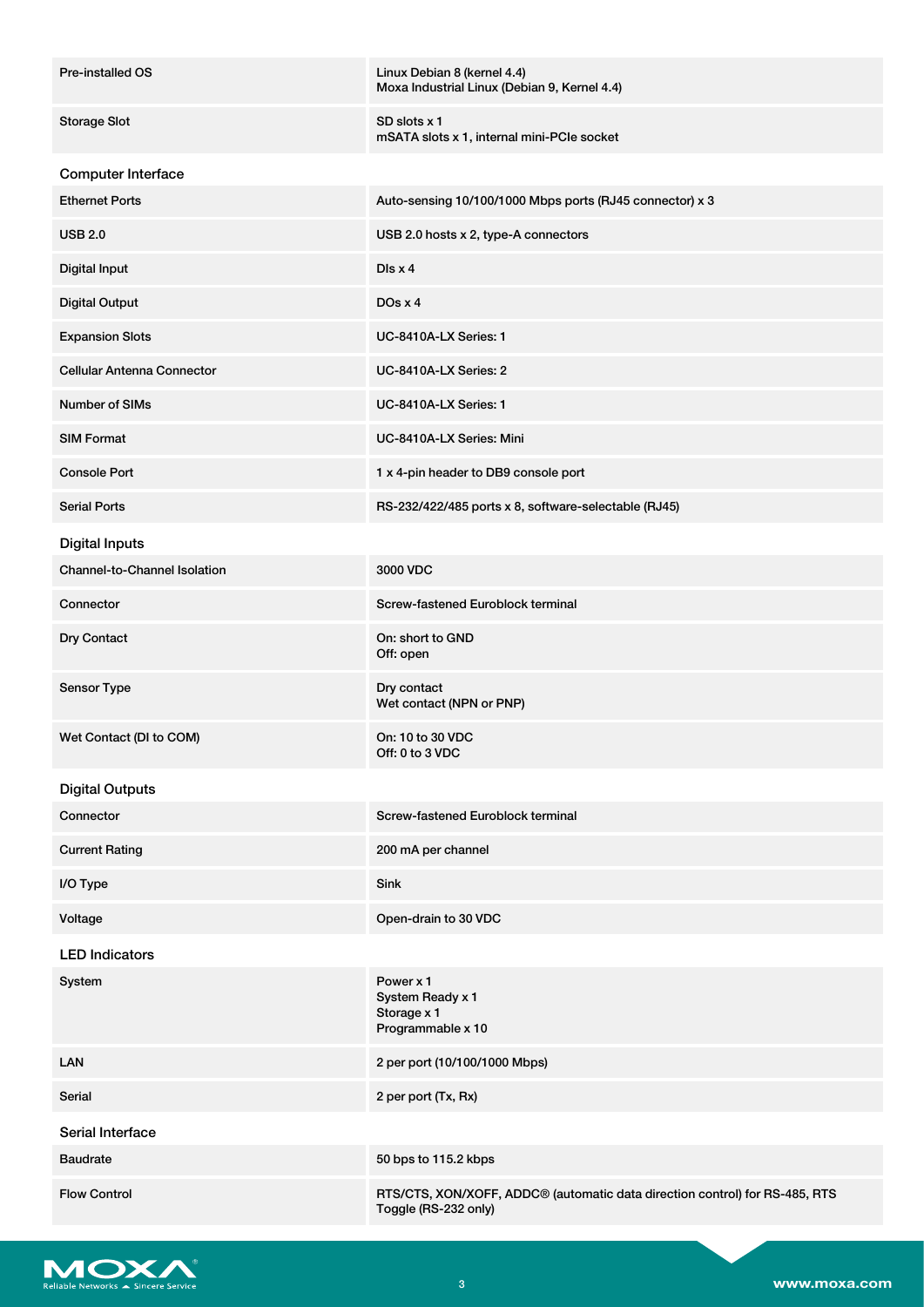| Parity                                 | None, Even, Odd, Space, Mark                                                                                                                                                                                                                   |
|----------------------------------------|------------------------------------------------------------------------------------------------------------------------------------------------------------------------------------------------------------------------------------------------|
| Data Bits                              | 5, 6, 7, 8                                                                                                                                                                                                                                     |
| <b>Stop Bits</b>                       | 1, 1.5, 2                                                                                                                                                                                                                                      |
| <b>Serial Signals</b>                  |                                                                                                                                                                                                                                                |
| <b>RS-232</b>                          | TxD, RxD, RTS, CTS, DTR, DSR, DCD, GND                                                                                                                                                                                                         |
| <b>RS-422</b>                          | Tx+, Tx-, Rx+, Rx-, GND                                                                                                                                                                                                                        |
| <b>RS-485-2w</b>                       | Data+, Data-, GND                                                                                                                                                                                                                              |
| RS-485-4w                              | Tx+, Tx-, Rx+, Rx-, GND                                                                                                                                                                                                                        |
| <b>Power Parameters</b>                |                                                                                                                                                                                                                                                |
| <b>Power Connector</b>                 | Terminal block (for DC models)                                                                                                                                                                                                                 |
| <b>Input Current</b>                   | 1.57A @ 12 VAC max.                                                                                                                                                                                                                            |
| Input Voltage                          | 12 to 48 VDC                                                                                                                                                                                                                                   |
| <b>Power Consumption</b>               | 19 W (max.)                                                                                                                                                                                                                                    |
| <b>Physical Characteristics</b>        |                                                                                                                                                                                                                                                |
| Housing                                | Metal                                                                                                                                                                                                                                          |
| <b>IP Rating</b>                       | <b>IP30</b>                                                                                                                                                                                                                                    |
| <b>Dimensions</b>                      | 200 x 120 x 48.6 mm (7.87 x 4.72 x 1.91 in)                                                                                                                                                                                                    |
| Weight                                 | 1,000 g (2.21 lb)                                                                                                                                                                                                                              |
| Installation                           | Wall mounting (standard)                                                                                                                                                                                                                       |
| <b>Environmental Limits</b>            |                                                                                                                                                                                                                                                |
| <b>Operating Temperature</b>           | Standard Models: -10 to 60°C (14 to 140°F)<br>Wide Temp. Models: -40 to 75°C (-40 to 167°F)<br>Wide Temp. Models with LTE/Wi-Fi: -40 to 70°C (-40 to 158°F)                                                                                    |
| Storage Temperature (package included) | Standard Models: -20 to 75°C (-4 to 167°F)<br>Wide Temp. Models: -40 to 85°C (-40 to 185°F)                                                                                                                                                    |
| <b>Ambient Relative Humidity</b>       | 5 to 95% (non-condensing)                                                                                                                                                                                                                      |
| <b>Standards and Certifications</b>    |                                                                                                                                                                                                                                                |
| <b>EMC</b>                             | EN 55032/35                                                                                                                                                                                                                                    |
| EMI                                    | CISPR 32, FCC Part 15B Class A                                                                                                                                                                                                                 |
| <b>EMS</b>                             | IEC 61000-4-2 ESD: Contact: 4 kV; Air: 8 kV<br>IEC 61000-4-3 RS: 80 MHz to 1 GHz: 3 V/m<br>IEC 61000-4-4 EFT: Power: 0.5 kV; Signal: 0.5 kV<br>IEC 61000-4-5 Surge: Power: 0.5 kV; Signal: 1 kV<br>IEC 61000-4-6 CS: 3 V<br>IEC 61000-4-8 PFMF |
| Safety                                 | UL/IEC 60950-1 & 62368-1                                                                                                                                                                                                                       |
| Shock                                  | IEC 60068-2-27                                                                                                                                                                                                                                 |
| Vibration                              | IEC 60068-2-64                                                                                                                                                                                                                                 |

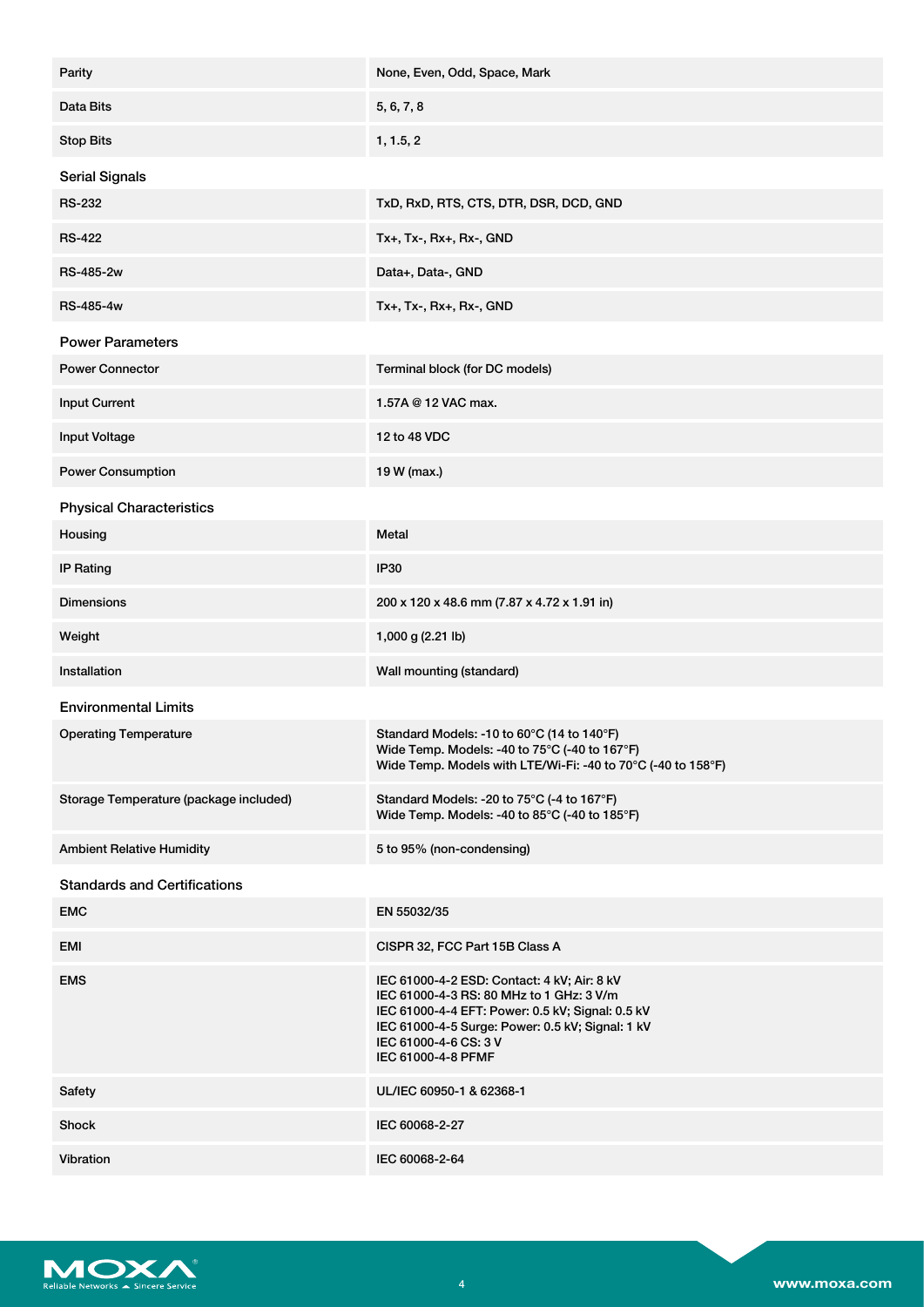## Declaration

| <b>Green Product</b>    | RoHS, CRoHS, WEEE                                                                   |
|-------------------------|-------------------------------------------------------------------------------------|
| Warranty                |                                                                                     |
| <b>Warranty Period</b>  | 5 years                                                                             |
| <b>Details</b>          | See www.moxa.com/warranty                                                           |
| <b>Package Contents</b> |                                                                                     |
| <b>Device</b>           | 1 x UC-8410A Series computer                                                        |
| <b>Installation Kit</b> | 1 x terminal block, 3-pin<br>1 x wall-mounting kit                                  |
| Cable                   | 1 x 4-pin header to DB9 console cable<br>1 x terminal block to power jack converter |
| Documentation           | 1 x quick installation guide<br>1 x warranty card                                   |

# **Dimensions**

Unit: mm (inch)





# **Ordering Information**

| <b>Model Name</b>     | <b>CPU</b>                         | <b>OS</b>                        | mPCIe Slot for<br><b>Wireless Module</b> | <b>SIM Slots</b> | <b>Operating Temp.</b>                                          |
|-----------------------|------------------------------------|----------------------------------|------------------------------------------|------------------|-----------------------------------------------------------------|
| <b>UC-8410A-LX</b>    | Army7 Cortex-A7<br>dual-core 1 GHz | Debian 8                         | $\checkmark$                             | 1                | -10 to 60 $\degree$ C                                           |
| UC-8410A-LX (deb9)    | Army7 Cortex-A7<br>dual-core 1 GHz | Moxa Industrial Linux (Debian 9) | $\checkmark$                             | 1                | $-10$ to 60 $\degree$ C                                         |
| <b>UC-8410A-T-LX</b>  | Army7 Cortex-A7<br>dual-core 1 GHz | Debian 8                         | $\checkmark$                             | 1                | -40 to $75^{\circ}$ C<br>-40 to $70^{\circ}$ C (with Wi-Fi)     |
| UC-8410A-T-LX (deb9)  | Army7 Cortex-A7<br>dual-core 1 GHz | Moxa Industrial Linux (Debian 9) | $\checkmark$                             |                  | -40 to $75^{\circ}$ C<br>-40 to $70^{\circ}$ C (with LTE/Wi-Fi) |
| <b>UC-8410A-NW-LX</b> | Army7 Cortex-A7<br>dual-core 1 GHz | Debian 8                         |                                          |                  | $-10$ to 60 $\degree$ C                                         |